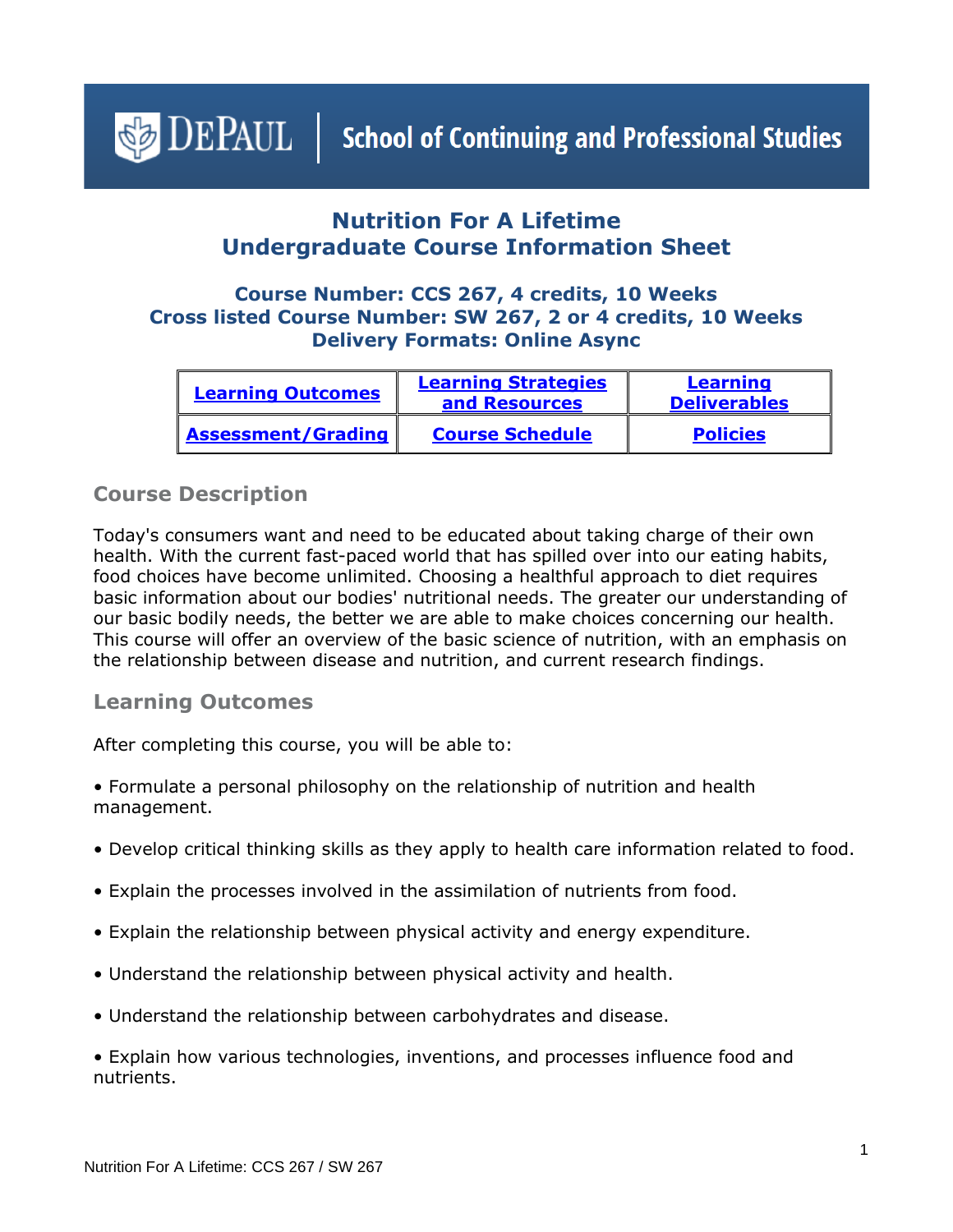If in a SCPS competence program, (BAIFA, BAC, BAGB, BAECE), this course addresses the following requirements:

| Competence       | Competence Statement / Criteria                                                                                                              |
|------------------|----------------------------------------------------------------------------------------------------------------------------------------------|
| S <sub>2</sub> D | Can describe, categorize, and analyze the interactions and<br>exchanges between living organisms and their physical<br>environments.         |
| S2X              | Can describe, categorize, and explain development or change within<br>the human biological system.                                           |
| S <sub>3</sub> B | Can assess health care practices based on an understanding of the<br>biological and social factors that contribute to definitions of health. |
| S <sub>4</sub>   | Can describe and explain connections among diverse aspects of<br>nature.                                                                     |

#### <span id="page-1-0"></span>**Required Readings**

Books and learning materials are available at the DePaul bookstore, at [http://depaul](http://depaul-loop.bncollege.com/)[loop.bncollege.com,](http://depaul-loop.bncollege.com/) or through alternative sources.

Brown, J. (2017). Nutrition Now. (8th Ed.). Belmont, CA: Wadsworth, Cengage Learning. ISBN- 13: 978-1305656611

Additional readings may be available on Electronic Reserve, at the [DePaul Library.](https://library.depaul.edu/services/Pages/Course-Reserves-Services.aspx) Login to Ares Course Reserves and select the course. Log in using your Campus Connect User ID and password. You will then get a page listing the courses in which you're enrolled that have readings posted in Ares. Click on the title of this course and the list of our electronic reserve readings will be displayed.

#### <span id="page-1-1"></span>**Assessment of Student Learning**

#### **Distribution of Grade Points**

| <b>Online Discussions</b> | 40% |
|---------------------------|-----|
| Written Assignments       | 15% |
| Quizzes                   | 15% |
| Mini Presentation         | 15% |
| Final Exam                | 15% |

#### **[Back to Top](#page-0-1)**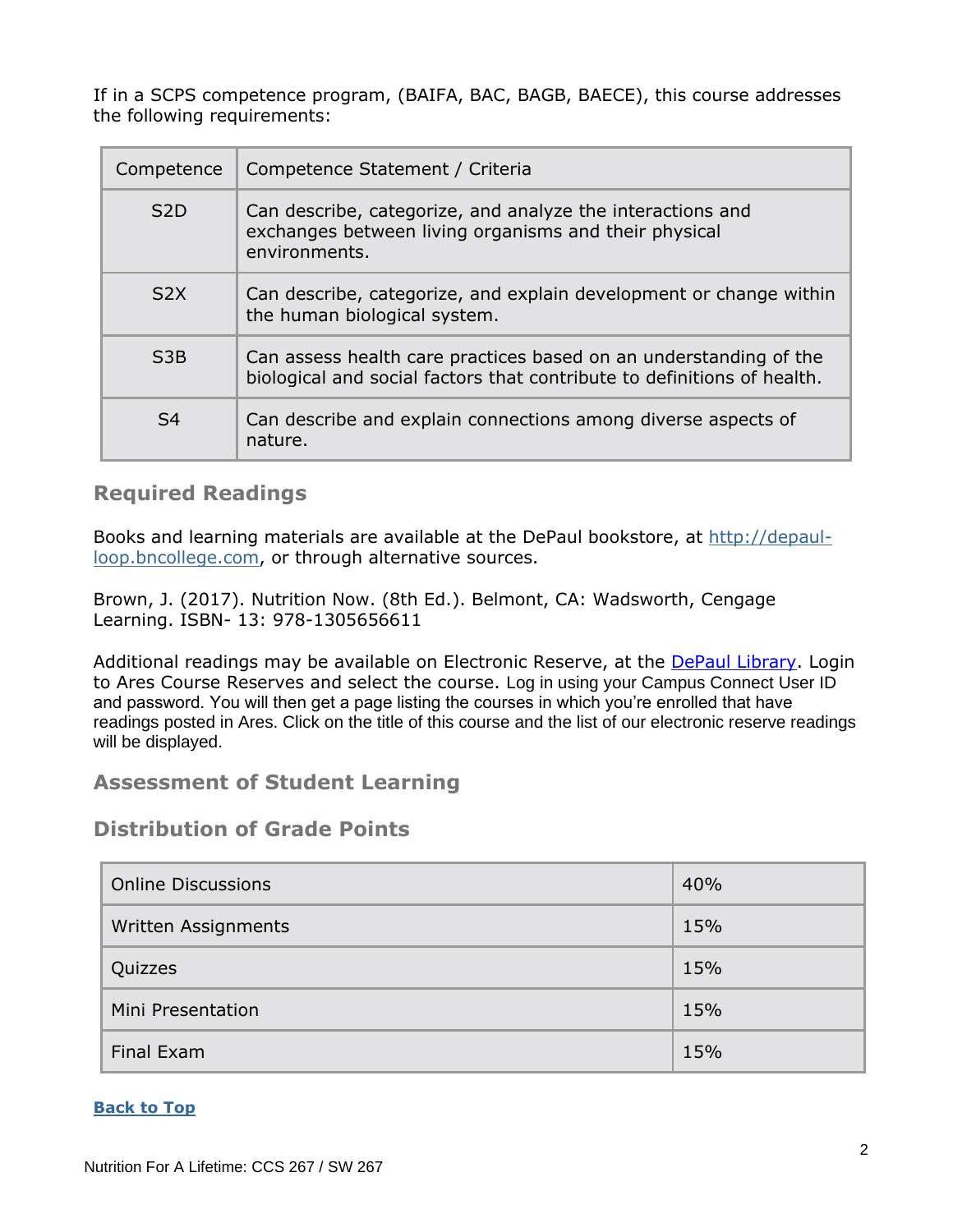# **Grading Scale**

| $A = 95$ to 100 | $A - = 91$ to 94  | $B+ = 88$ to 90 |
|-----------------|-------------------|-----------------|
| $B = 85$ to 87  | $B - 81$ to 84    | $C+ = 77$ to 80 |
| $C = 73$ to 76  | $C = 69$ to 72    | $D+ = 65$ to 68 |
| $D = 61$ to 64  | $F = 60$ or below | <b>INC</b>      |

#### **[Back to Top](#page-0-1)**

## <span id="page-2-0"></span>**Course Schedule**

| Week and<br><b>Module Title</b>                             | <b>Readings</b>                                                                                                                                                                                                                                                                                                               | <b>Assignments</b>                                                                                                                            |
|-------------------------------------------------------------|-------------------------------------------------------------------------------------------------------------------------------------------------------------------------------------------------------------------------------------------------------------------------------------------------------------------------------|-----------------------------------------------------------------------------------------------------------------------------------------------|
| Week 1,<br>Module 1:<br>Introduction                        | Read Nutrition Now, Units 1-4; 6<br>Web Reading:<br>The Impact of Chronic Diseases on<br>Healthcare<br>Chronic Diseases: The Leading Causes of<br>Death and Disability in the United States<br>Prevention: The Answer To Curbing<br>Chronically High Health Care Costs<br>Optional:<br>Dietary Guidelines for Americans, 2010 | <b>Course Expectations</b><br>Quiz<br>1.1 Introductions<br><b>Discussion</b><br>1.2 Daily Food<br>Choices Can Be<br>Complex<br>1.3 Food Diary |
| Week 2,<br>Module 2: You<br>are What You<br>Eat / Digestion | Read Nutrition Now, Units 26; 5-7<br>Web Reading:<br>National Geographic: Digestive System                                                                                                                                                                                                                                    | 2.1: Food Labels<br><b>Discussion</b><br>2.2 Topic Proposal<br>for Mini Oral<br>Presentation                                                  |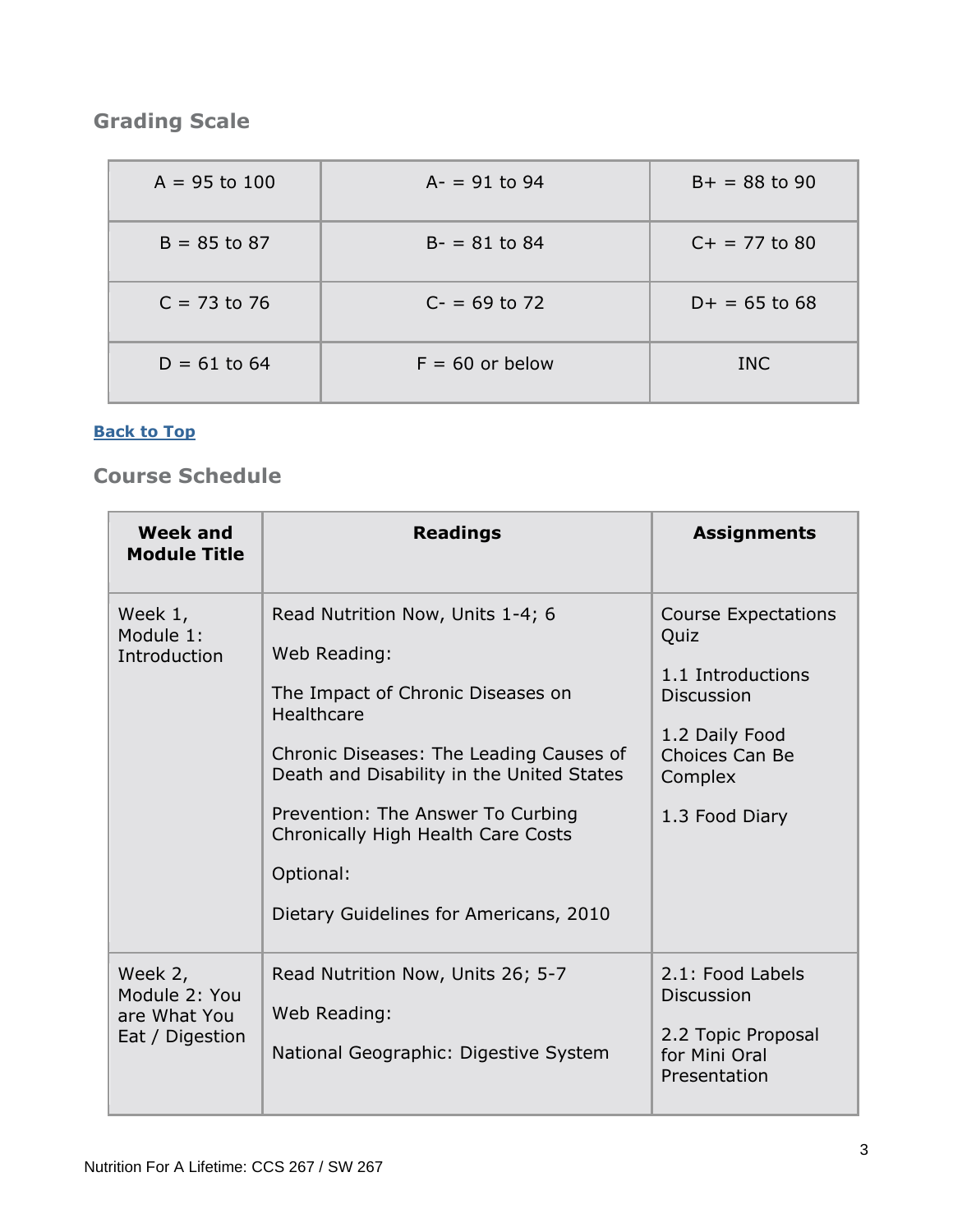|                             | Jin, Kunlin (2010). Modern biological<br>theories of aging.                                                               | 2.3 Oral Presentation<br>Topic Sign-up |
|-----------------------------|---------------------------------------------------------------------------------------------------------------------------|----------------------------------------|
|                             | Nutrition and the Epigenome (University of<br>Utah Health Sciences)                                                       | 2.4 Digestive System<br>Quiz           |
|                             | Articles:                                                                                                                 |                                        |
|                             | Schardt, D. (2013). Epigenetics: it's what<br>turns you onand off. Nutrition Action<br>Health Letter, 40(6), 9-11.        |                                        |
|                             | Videos:                                                                                                                   |                                        |
|                             | • The Journey of the Digestive System                                                                                     |                                        |
|                             | • The Epigenome at a Glance                                                                                               |                                        |
|                             | • Epigenetics and the influence of our<br>genes                                                                           |                                        |
| Week 3,                     | Read Nutrition Now, Units 8; 27                                                                                           | 3.1 Energy In/Energy                   |
| Module 3:<br>Energy: Where  | Web Reading:                                                                                                              | Out                                    |
| Does it Come<br>From? Where | The Truth About Exercise and Your Weight                                                                                  | 3.2 Energy Quiz                        |
| Does it Go?                 | Metabolism and Weight Loss: How You<br><b>Burn Calories</b>                                                               |                                        |
|                             | Building Up Bones, With a Little Bashing                                                                                  |                                        |
|                             | Articles:                                                                                                                 |                                        |
|                             | Think THIRTY! (2007). PT: Magazine of<br>Physical Therapy, 12.                                                            |                                        |
|                             | Bassuk, S. S., Church, T. S., & Manson, J.<br>E. (2013). Why exercise works magic.<br>Scientific American, 309(2), 74-79. |                                        |
|                             | Church, T. (2012). It's Your Move: no<br>more excuses (Cover story). Nutrition<br>Action Health Letter, 39(10), 3-4.      |                                        |
|                             | Best medicine: The science of exercise<br>shows benefits beyond weight loss.<br>(2013). Harvard Heart Letter, 23(11), 6.  |                                        |
|                             |                                                                                                                           |                                        |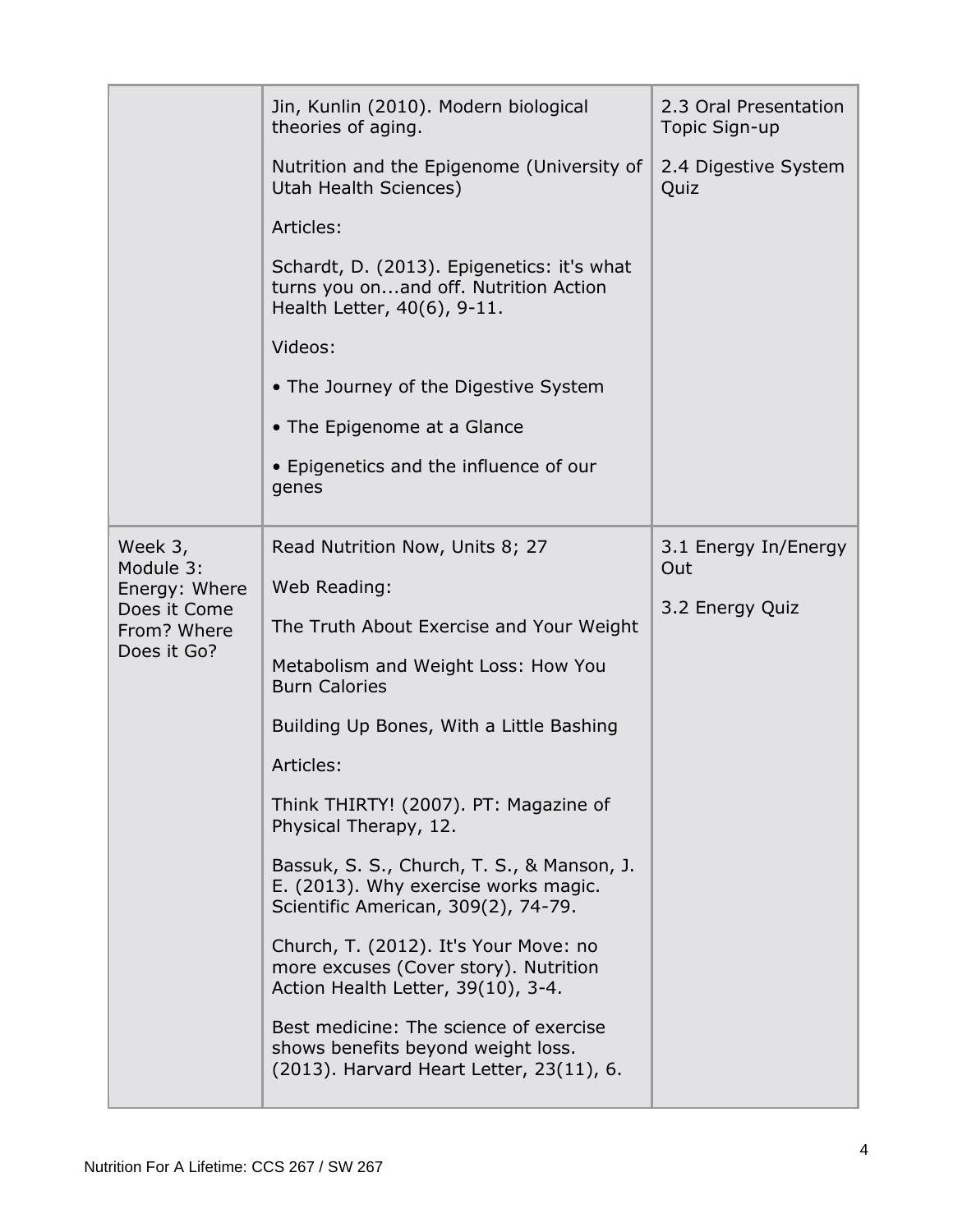|                                                           | What's moderate activity?. (2003).<br>Harvard Women's Health Watch, 10(10),<br>$6 - 7.$                                |                                  |
|-----------------------------------------------------------|------------------------------------------------------------------------------------------------------------------------|----------------------------------|
|                                                           | E-Reserves:                                                                                                            |                                  |
|                                                           | Rubin, C., & Sklar, H. (2013). Secrets of a<br>Superburner. Health (Time Inc.), 27(9),<br>41.                          |                                  |
|                                                           | Video:                                                                                                                 |                                  |
|                                                           | ATP & Respiration                                                                                                      |                                  |
|                                                           | Podcast:                                                                                                               |                                  |
|                                                           | Naked Scientists (2011). Boosting Your<br><b>Bones</b>                                                                 |                                  |
| Week 4,<br>Module 4:                                      | Read Nutrition Now, Unit 25                                                                                            | 4.1 Choose Your<br><b>Fluids</b> |
| <b>Fluids</b>                                             | Web Reading:                                                                                                           | 4.2 Bottled vs Tap               |
|                                                           | UN Water Cooperation 2013                                                                                              | Reflection                       |
|                                                           | Articles:                                                                                                              |                                  |
|                                                           | Popkin, B., D'Anci, K., & Rosenberg, I.<br>(2010). Water, hydration, and health.<br>Nutrition Reviews, 68(8), 439-458. |                                  |
|                                                           | <b>Bottled Water's Rising Tide</b>                                                                                     |                                  |
| Week 5,<br>Module 5: How<br>Sweet it is!<br>Carbohydrates | Read Nutrition Now, Units 12-13                                                                                        | 5.1 Know Your Fiber              |
|                                                           | Web Reading:                                                                                                           | 5.2 Carbohydrates                |
|                                                           | The Covert Plague                                                                                                      | Quiz                             |
|                                                           | CDC webpage Overweight and Obesity for<br>Professionals                                                                |                                  |
|                                                           | Adult Obesity in the United States                                                                                     |                                  |
|                                                           | <b>Killer Fat</b>                                                                                                      |                                  |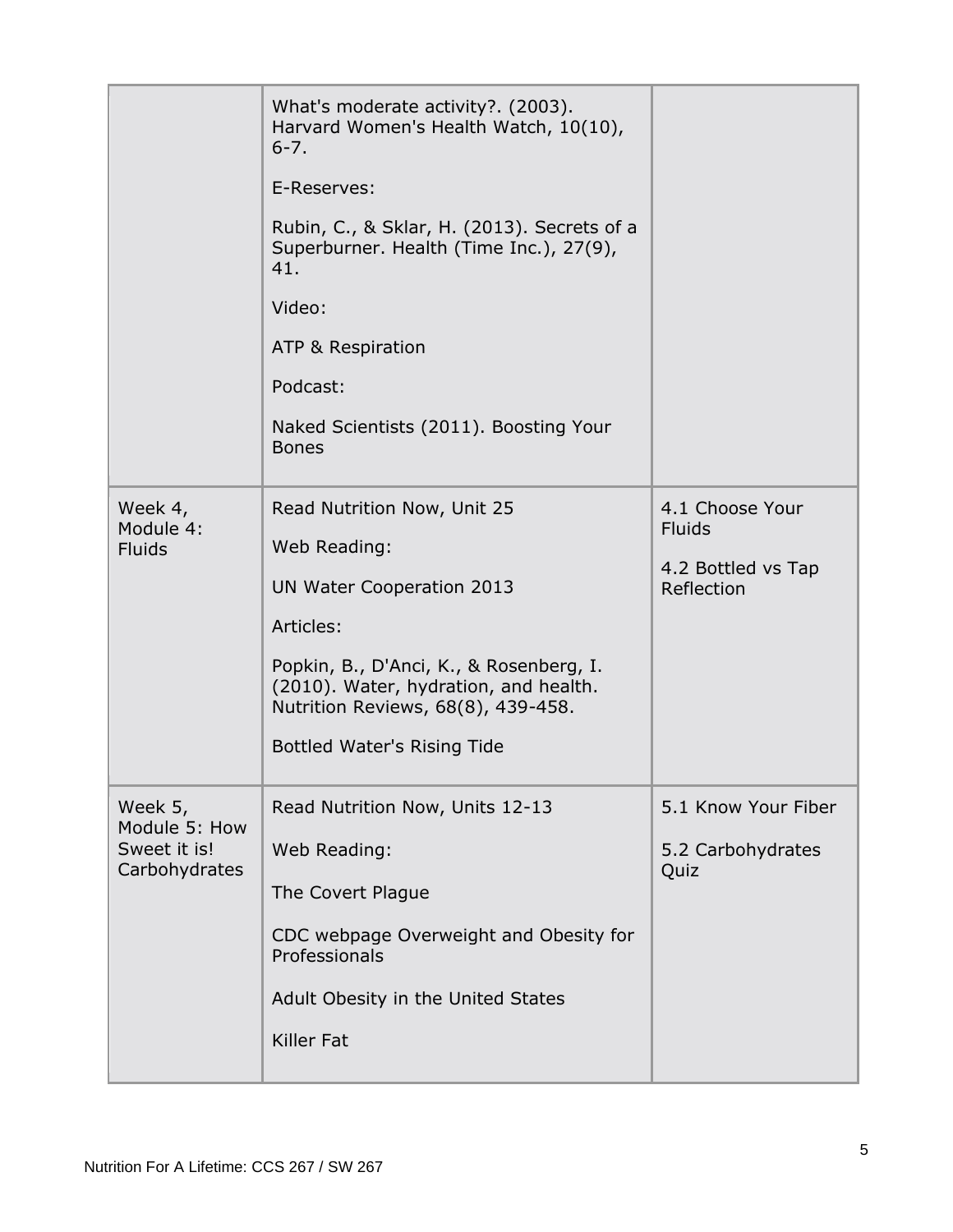|                                | Preventing Diabetes: Small Changes Have<br><b>Big Payoff</b><br>Take the Harvard School of Public Health<br>Diabetes Health Assessment<br>A Beginners Guide to Carb Counting<br>Article:<br>Stehno-Bittel, L. (2008). Intricacies of Fat.<br>Physical Therapy, 88(11), 1265-1278.<br>Interactive Presentation:<br>Carbohydrate Digestion<br>Videos:<br>Diabetes Effect: Kidney Failure<br>Physical Activity and Diabetes<br>About Diabetes and Nutrition |                                                      |
|--------------------------------|----------------------------------------------------------------------------------------------------------------------------------------------------------------------------------------------------------------------------------------------------------------------------------------------------------------------------------------------------------------------------------------------------------------------------------------------------------|------------------------------------------------------|
|                                | Diet Differences for Type I and II Diabetes<br>The Science of Sweetness                                                                                                                                                                                                                                                                                                                                                                                  |                                                      |
| Week 6,<br>Module 6:<br>Lipids | Read Nutrition Now, Units 18-19<br>Web Reading:<br>Heart-healthy diet: 8 steps to prevent<br>heart disease<br><b>Exercise and Cardiovascular Health</b><br>The Truth About Exercise and Your Weight<br>Dietary Fat and Cholesterol<br>Fats and Cholesterol: Out with the Bad, In<br>with the Good<br>High Cholesterol Risk Factors                                                                                                                       | 6.1 Convenience and<br>Eating Out<br>6.2 Lipids Quiz |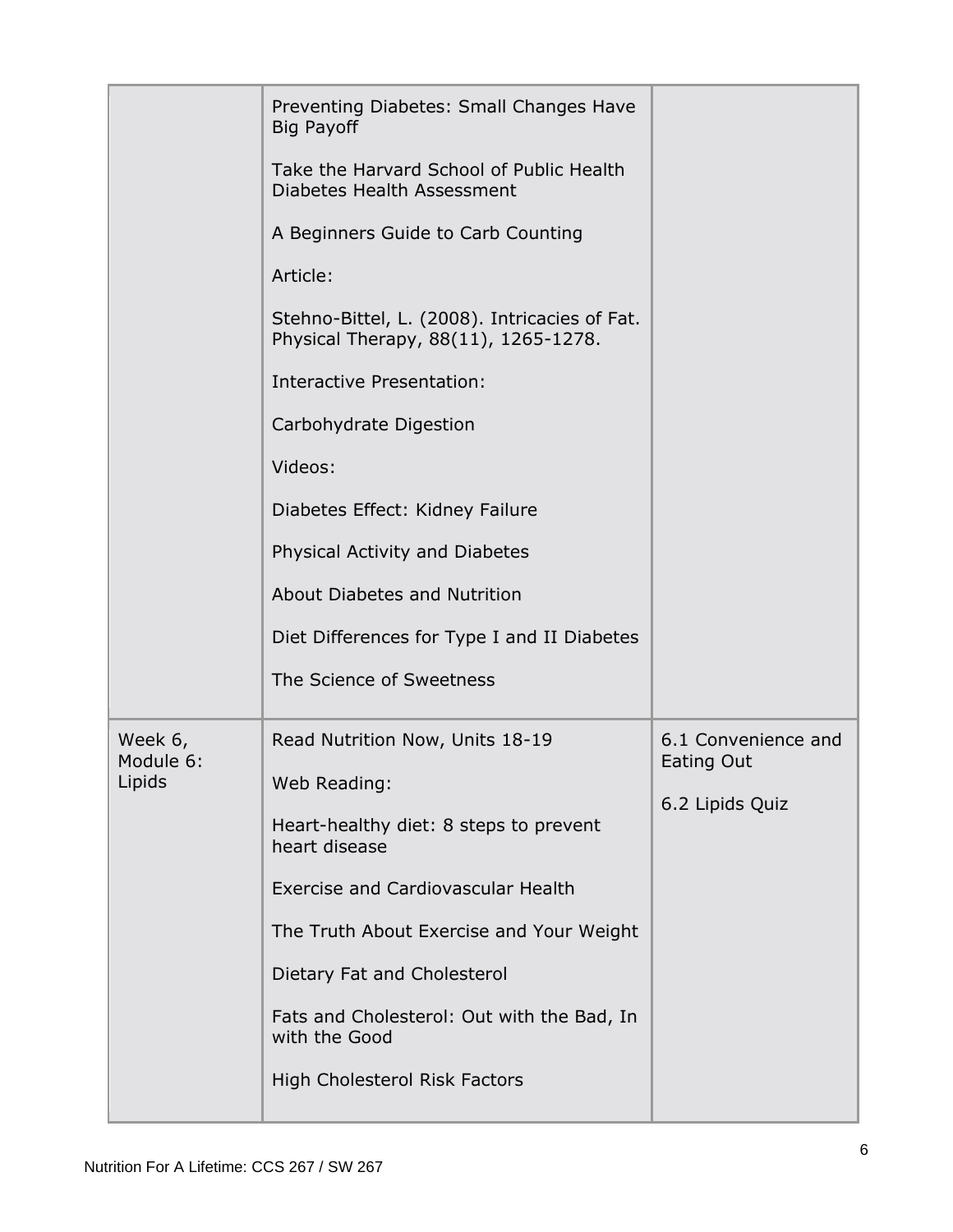|                      | Articles:                                                                                                                                          |                                        |
|----------------------|----------------------------------------------------------------------------------------------------------------------------------------------------|----------------------------------------|
|                      | Libby, P. (2002). Atherosclerosis: The new<br>view. Scientific American, 286(5), 46.                                                               |                                        |
|                      | Hambrecht, R., & Gielen, S. (2005).<br>Essay: Hunter-gatherer to sedentary<br>lifestyle. Lancet, 366, S60-S61.                                     |                                        |
|                      | Jefferson, A. (2008). Nutritional<br>management of coronary heart disease.<br>Journal Of Community Nursing, 22(5), 28.                             |                                        |
|                      | Fatness vs. Fitness-a Weighty Debate.<br>(2004). Tufts University Health & Nutrition<br>Letter, 22(9), 6.                                          |                                        |
|                      | Video:                                                                                                                                             |                                        |
|                      | Atherosclerosis: An animation (The New<br>York Times)                                                                                              |                                        |
| Week 7,<br>Module 7: | Read Nutrition Now, Units 15, 16, 20, 21,<br>23, 24                                                                                                | 7.1 Debate: How<br>Should You Get Your |
| Micronutrients       | Web Reading:                                                                                                                                       | Vitamins & Minerals?                   |
|                      | Protein Digestion and Absorption Process                                                                                                           | 7.2 The Importance<br>of Food Labels   |
|                      | Articles:                                                                                                                                          |                                        |
|                      | McCormick, D. (2010). Vitamin/mineral<br>supplements: of questionable benefit for<br>the general population. Nutrition Reviews,<br>68(4), 207-213. |                                        |
|                      | Schardt, D., & Scarmo, S. (2013). Multi<br>Dilemma. Nutrition Action Health Letter,<br>$40(9)$ , 1-5.                                              |                                        |
|                      | Video:                                                                                                                                             |                                        |
|                      | Vitamins & Minerals an Overview                                                                                                                    |                                        |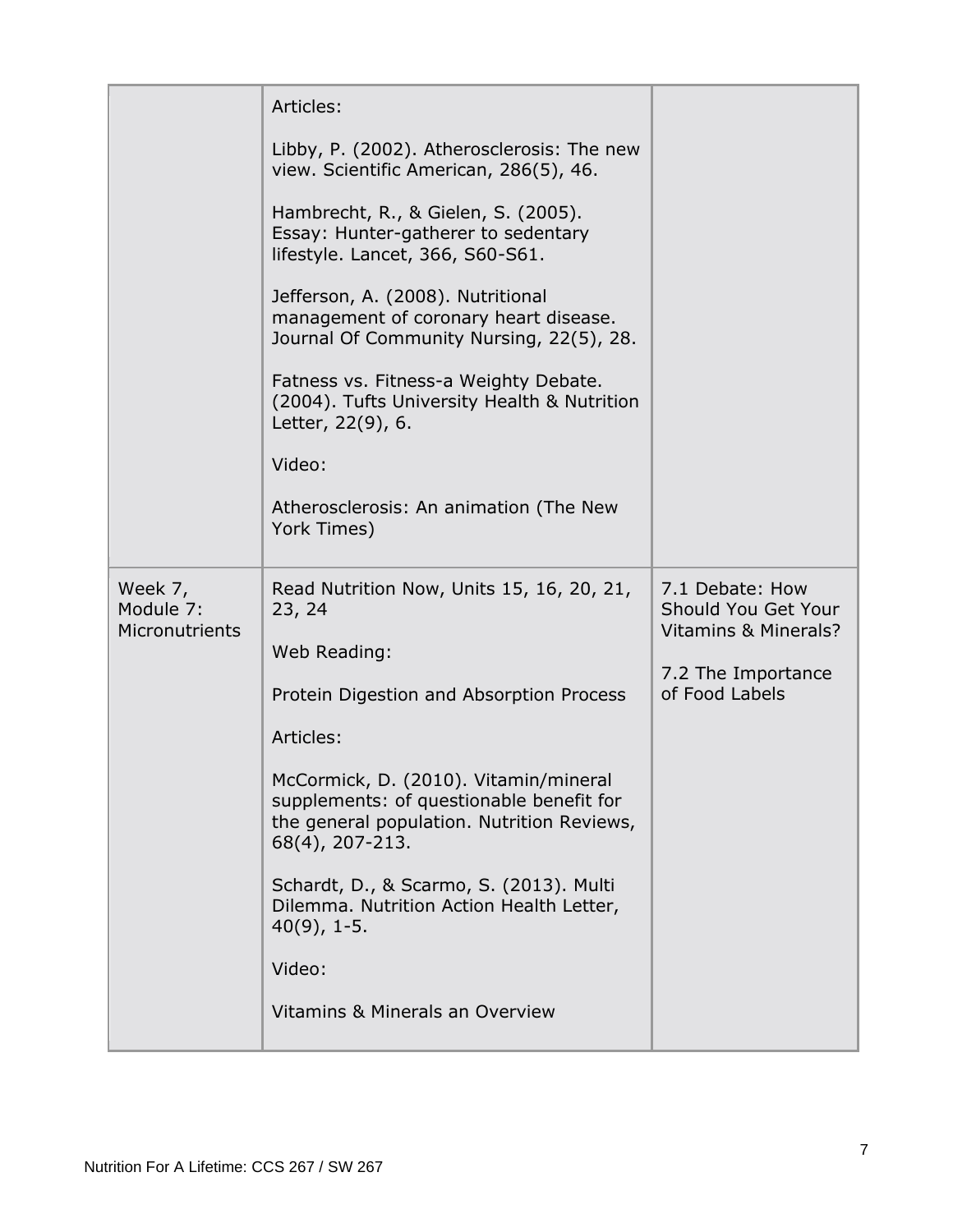| Week 8,<br>Module 8:<br>Processed<br>Foods         | Read Nutrition Now, Units 32-33<br>Web Reading:                                                                                                           | 8.1 Debate:<br><b>Genetically Modified</b><br>Food   |
|----------------------------------------------------|-----------------------------------------------------------------------------------------------------------------------------------------------------------|------------------------------------------------------|
|                                                    | Avoiding Processed Foods? Surprise! This<br>is Processed Too!                                                                                             | 8.2 Processing Food<br>Reflection                    |
|                                                    | <b>Genetically Modified Foods</b>                                                                                                                         |                                                      |
|                                                    | World Health Organization: General<br>information about biotechnology (GM<br>foods)                                                                       |                                                      |
|                                                    | Articles:                                                                                                                                                 |                                                      |
|                                                    | Kim, E. (2013). The Amazing Multimillion-<br>year History of Processed Food. Scientific<br>American, 309(3), 50-55.                                       |                                                      |
|                                                    | Ludwig, D. S. (2011). Technology, Diet<br>and the Burden of Chronic Disease. JAMA:<br>Journal of The American Medical<br>Association, 305(13), 1352-1353. |                                                      |
| Week 9,<br>Module 9:<br><b>Current Issues</b>      |                                                                                                                                                           | 9.1 Mini Oral<br>Presentations                       |
|                                                    |                                                                                                                                                           | 9.2 View the<br>Presentations &<br><b>Discussion</b> |
| Week 10,<br>Module 10:<br>Conclusions /<br>Wrap-up |                                                                                                                                                           | 10.1 Personal<br>Philosophy<br><b>Discussion</b>     |
|                                                    |                                                                                                                                                           | <b>Week 11:</b>                                      |
|                                                    |                                                                                                                                                           | 10.2 Final Exam                                      |

#### <span id="page-7-0"></span>**[Back to Top](#page-0-1)**